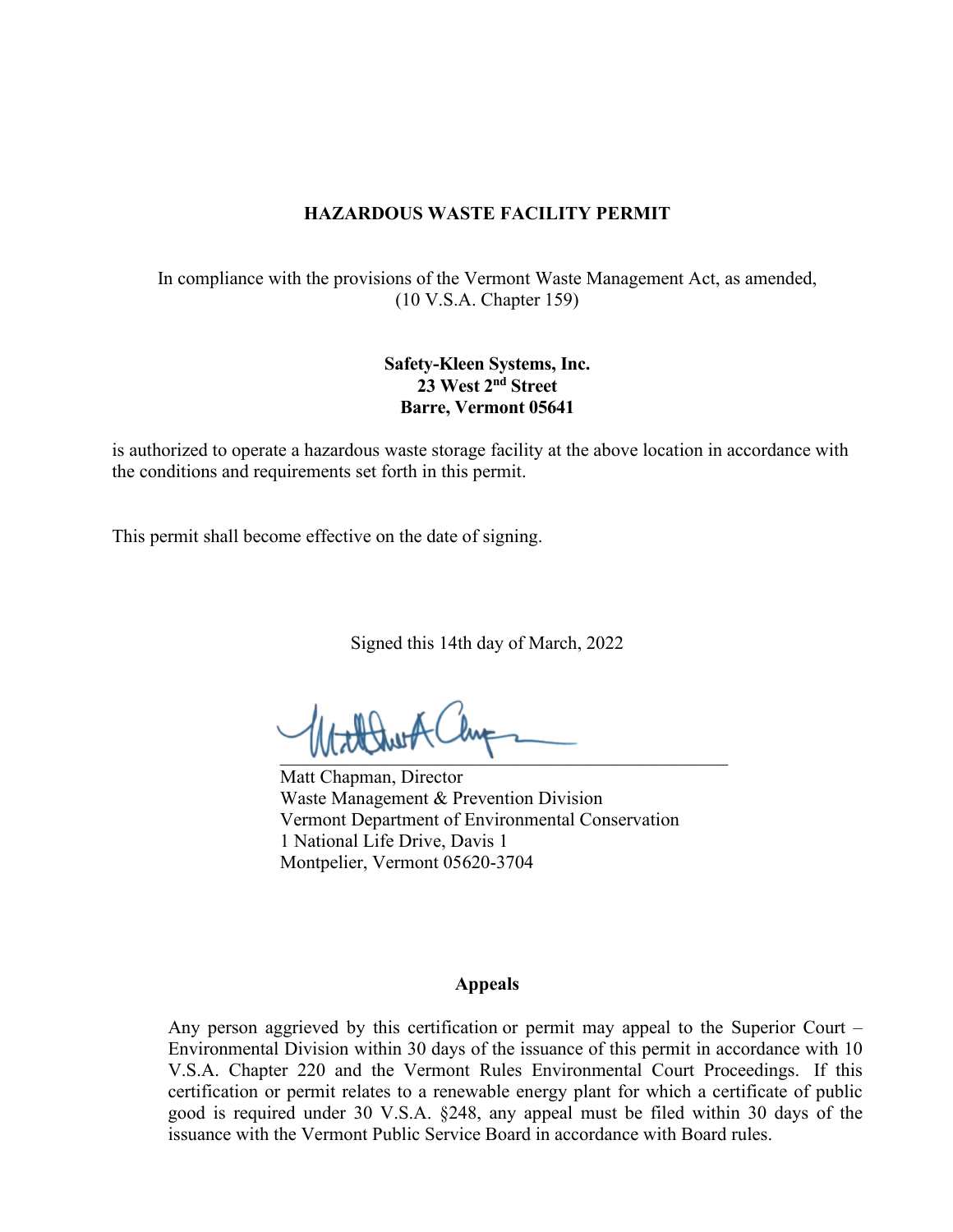#### **State of Vermont Agency of Natural Resources**

#### **HAZARDOUS WASTE FACILITY PERMIT**

#### **10 V.S.A. Chapter 159 Vermont Hazardous Waste Management Regulations § 7-504**

- **Applicant:** Safety-Kleen Systems, Inc. 23 West 2<sup>nd</sup> Street Barre, Vermont 05641
- **EPA ID No:** VTD000791699
- Facility: Safety-Kleen Systems, Inc. 23 West 2nd Street Barre, Vermont 05641
- **Permit Period:** Ten (10) years from date of signing

#### **FINDINGS OF FACT**

- 1. The **Safety-Kleen Barre Service Center** (hereafter called **the BSC** or the **Facility**) is a commercial hazardous waste storage and transfer facility located at 23 West  $2<sup>nd</sup>$  Street, Barre, VT 05641. The **BSC** is leased from the John L. Lague Living Trust and Esperanza C. Lague Living Trust and is operated by Safety-Kleen Systems, Inc., located at 42 Longwater Drive, Norwell, MA 02061. A description and drawings of the **BSC** are provided in **Appendix B** (Facility Description) of this permit.
- 2. The **BSC** operates a hazardous waste storage and 10-day transfer facility, which provides waste management services to customers primarily engaged in automotive repair, industrial maintenance, manufacturing, photo processing, and dry-cleaning. The **Facility** leases and services parts washing equipment, provides customers with clean petroleum-based and waterbased parts washing solvent products, and accepts spent parts washing solvent that is transported to the facility for storage. Spent petroleum-based solvent is typically shipped from the facility for reclamation. Immersion cleaners, paint-related wastes, dry-cleaning wastes, spent antifreeze, used oil, used oil filters, universal wastes, and wastes collected by the **BSC's** "Vacuum Services Program" are also accepted from customers and stored at the facility, prior to being shipped to out-of-state designated/destination/wastewater treatment facilities.
- 3. The **BSC** was first issued a hazardous waste facility permit on March 25, 1987. The **Facility's** most recent renewal permit was issued on September 26, 2007 that was scheduled to expire on September 26, 2012. Through Safety-Kleen's submittal of a timely and administratively complete renewal application on March 12, 2012, the permit issued on September 26, 2007 was continued in full force and effect pursuant to the **Vermont Hazardous Waste Management Regulations** (hereafter called **VHWMR**) **§ 7-504(h).**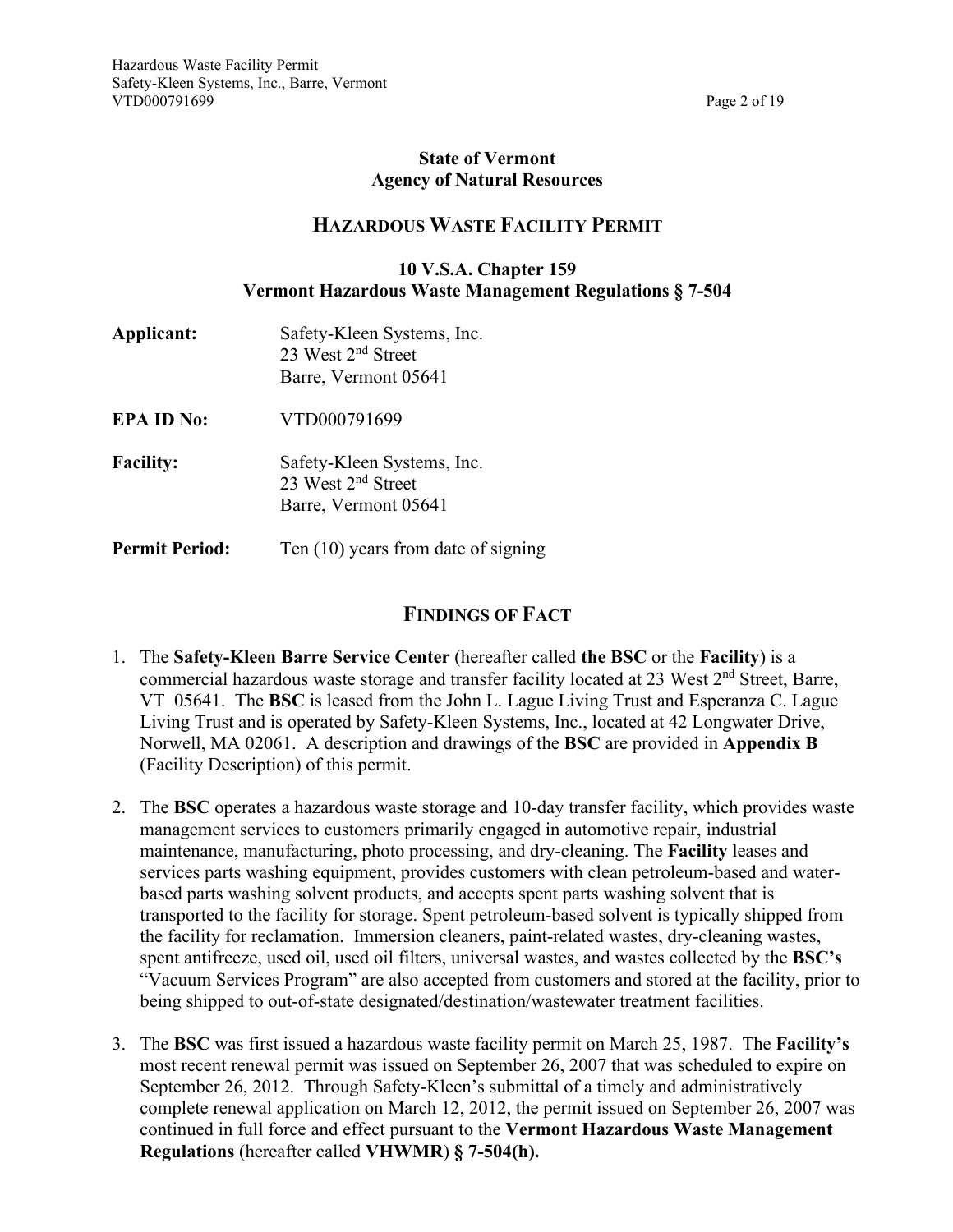- 4. This permit governs the management and storage of hazardous waste pursuant to **10 V.S.A. Chapter 159** and the VHWMR, non-hazardous waste, and waste that is exempted or conditionally exempted from regulation under the VHWMR at the **BSC**.
- 5. The **BSC** has submitted information determined by the Agency to be equivalent to a RCRA Facility Assessment (RFA) and RCRA Facility Investigation (RFI). This information is included in the administrative record for the facility within the Waste Management  $&$  Prevention Division's Sites Management Section electronic files. This information describes whether any releases or likely releases have occurred. Any required corrective action at this facility is identified in **Section 11**.
- 6. A list of permits issued to the **Facility** by the Vermont Agency of Natural Resources is identified in **Appendix A** (Part  $A - Application Forms$ ).
- 7. The **BSC** manages certain hazardous wastes on a 10-day transfer basis as described in **Appendix B** (Facility Description). These wastes may be held at the **Facility** for up to 10 days, provided they are managed in accordance with **§ 7-404** of the **VHWMR**.
- 8. The **BSC** provides a service for the collection of used oil from industrial and automotive-related businesses; the oil is typically collected from customers using a tanker truck. The collected oil is temporarily stored in two bulk storage tanks at the **Facility** prior to shipment to an out-of-state oil re-refinery or processing center for reclamation.
- 9. The **BSC** provides a vacuum waste service, via a vacuum tanker truck, for the collection of nonhazardous wastes (including used oil and water, non-hazardous wastewater, and other nonhazardous wastes) from industrial and automotive-related businesses. The Facility utilizes a bulk fractionalization tank (Tank #5) to store the collected waste, until it is transported to a third-party disposal facility for management.
- 10. The **BSC** utilizes a 350-gallon return and fill/wet dumpster unit to transfer spent hydrocarbonbased parts washer solvent, emptied from containers received from customers, to the facility's 15,000-gallon aboveground spent solvent storage tank (Tank #3), as described in **Appendix B** (Facility Description).
- 11. Between 1985 and 2004, corrective action was performed at the **BSC** to address contamination that resulted from small releases of dry-cleaning waste stored on-site and releases of mineral spirits from an underground tank and associated piping located on site. Corrective Action required under the previous permits included removal of soil contaminated with mineral spirits and sampling of groundwater at the site semi-annually. In 2004, following five consecutive semi-annual monitoring events in which levels of contaminants were below Vermont groundwater enforcement standards, groundwater monitoring wells were properly closed.
- 12. At this time, there is no known release of hazardous constituents to the environment at the **Facility**, and in accordance with **40 CFR Part 264 Subparts F and S**, no corrective action, as referenced in **Section 11**, is necessary at this time.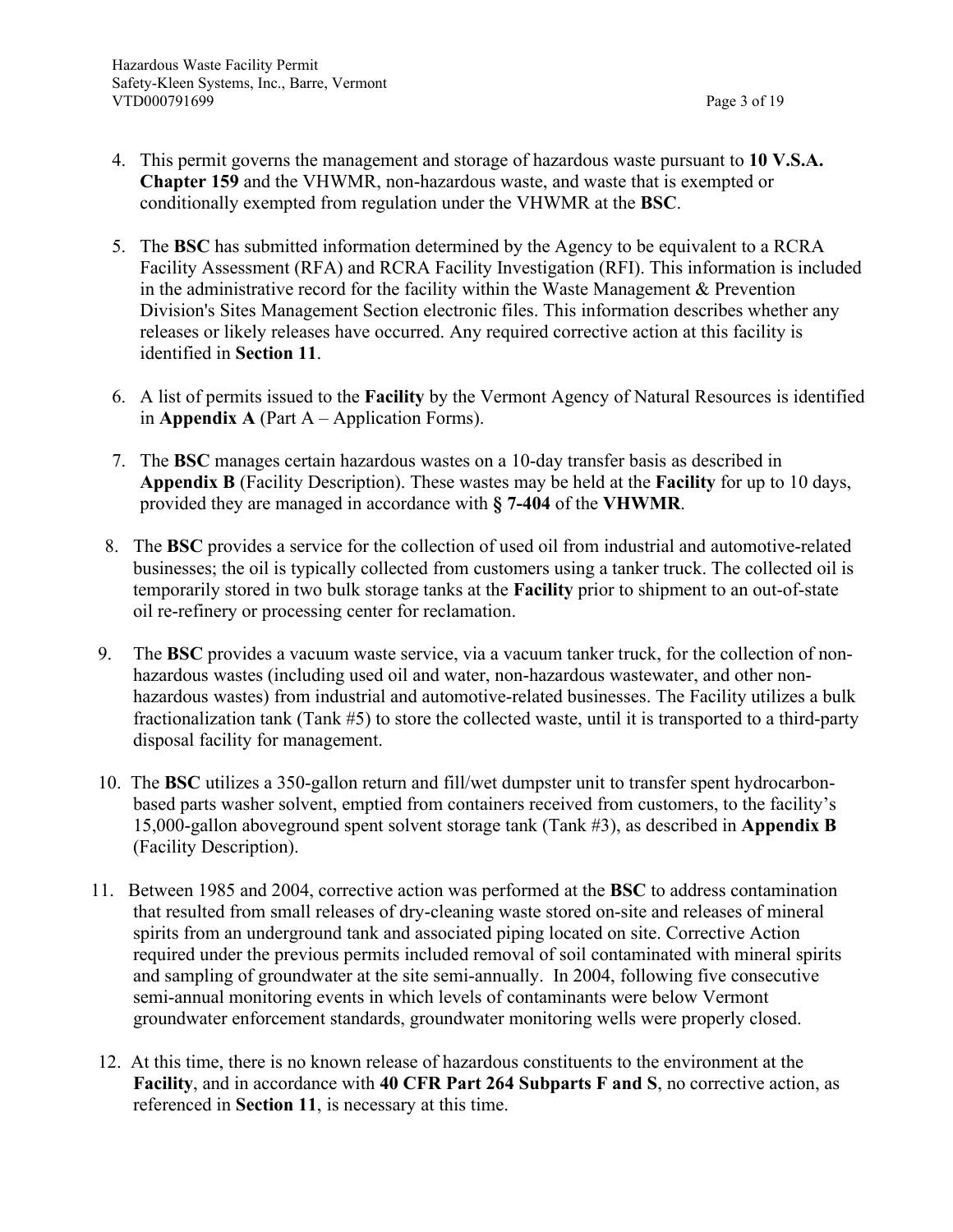## **CONDITIONS**

#### **Section 1: General Conditions**

- 1.1 For the purposes of this permit, the terms used herein shall have the same meaning as those in the VHWMR and **40 CFR Parts 124, 264, 266, 268 and 270**, unless this permit specifically states otherwise. Where terms are not defined in the VHWMR, 40 CFR, or the permit, the meaning associated with such terms shall be defined by a standard dictionary reference or the generally accepted scientific or industrial meaning of the term.
- 1.2 As used in this permit, the term "permit" has the same meaning as "certification" as used in the VHWMR and **10 VSA § 6606**.
- 1.3 As used in this permit, the term "Director" means:

Division Director - Waste Management & Prevention Division Department of Environmental Conservation Vermont Agency of Natural Resources

- 1.4 As used in this permit, the term "waste" means hazardous waste, non-hazardous waste and waste that is exempted or conditionally exempted from regulation under the VHWMR.
- 1.5 "Secretary" means the Secretary of the Vermont Agency of Natural Resources or his or her duly authorized representative. When implementing the provisions of **10 V. S. A. §§ 6608a and 6608b** relating to economic poisons and low-level radioactive wastes, the term Secretary includes the Secretary of Agriculture, Food & Markets, and the Commissioner of Health.
- 1.6 "Agency" means the Vermont Agency of Natural Resources.
- 1.7 "RCRA" means Resource Conservation and Recovery Act (RCRA) of 1976, (42 USC 6901 et seq.).
- 1.8 The **BSC** shall maintain compliance with the VHWMR as amended. The **Facility** shall modify this permit in accordance with **Condition 2.5** within six months of revised rule(s) becoming effective and if a modification is necessary to maintain compliance with the amended VHWMR.
- 1.9 The provisions of this permit are severable, and if any provision of this permit, or the application of any provision of this permit to any circumstance is held invalid, such a determination shall not have any effect on the validity of the remainder of the permit, or on the application of the provision to other circumstances.
- 1.10 The permit does not convey any property rights of any sort, or any exclusive privilege.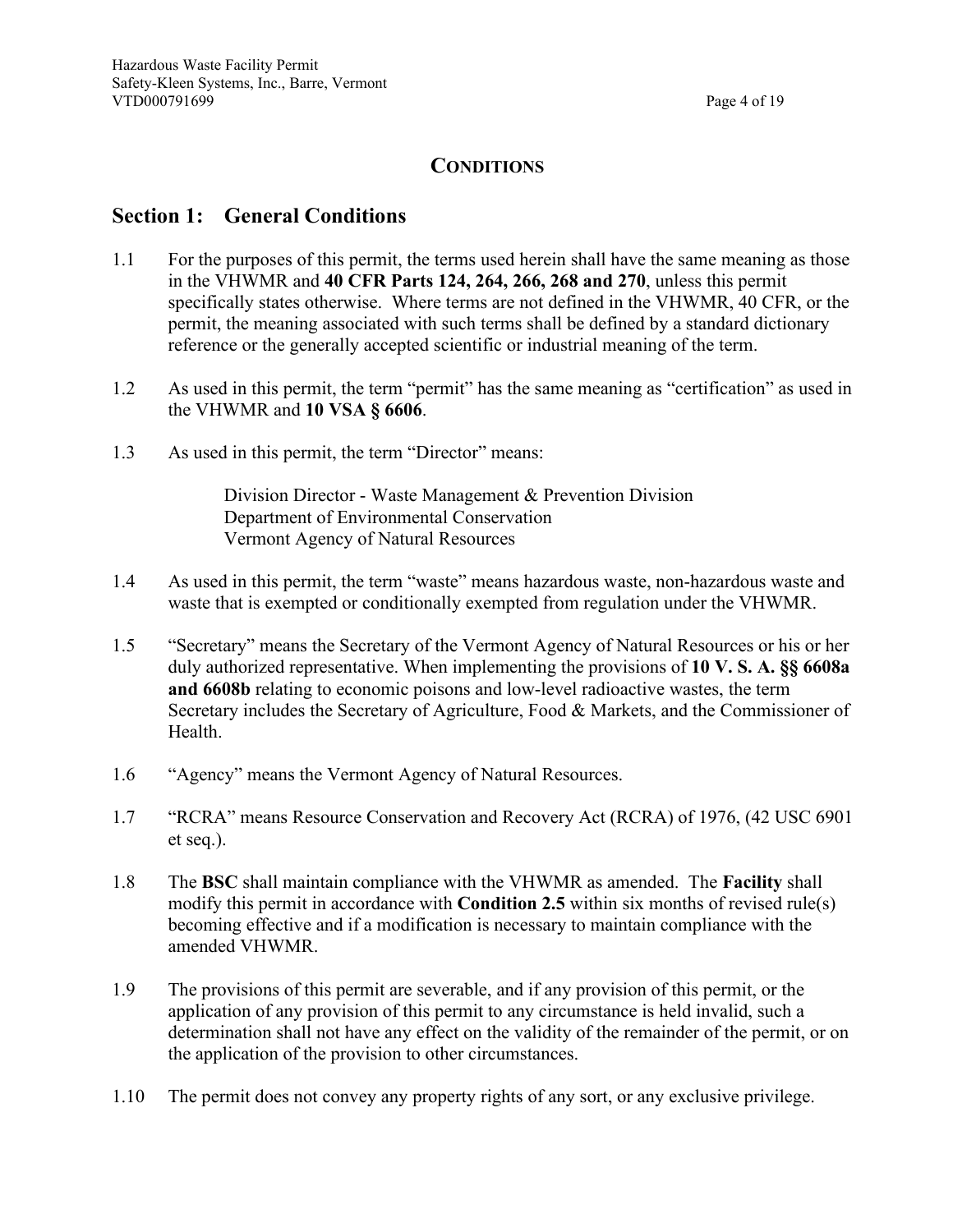- 1.11 This permit is not transferable to any person except after notice to the Secretary. The Secretary may require modification or revocation and reissuance of the permit to change the name of the permittee and incorporate such other requirements as may be necessary under **40 CFR § 270.40**.
- 1.12 In the event that the land on which the facility is located is transferred to a new owner, any actions or inactions of the landowner, or refusal by the landowner to provide access to the **Facility** or the Secretary, shall not be a defense for the **BSC** for any non-compliance with this permit or the VHWMR.
- 1.13 The **BSC** shall comply with all applicable statutes, rules, and regulations of any federal, state, or local authority as may be amended. This permit shall not be a shield to the continued conformance to regulatory requirements.
- 1.14 The Secretary may require the **BSC** to establish and maintain an information repository at any time, based on the factors set forth in **40 § CFR 124.33(b)**. The information repository will be governed by the provisions in **40 CFR §§ 124.33(c) through (f)**.
- 1.15 All waste received by the **Facility** shall be managed according to the terms of this permit, as renewed and modified.
- 1.16 Unless otherwise specified, when reference is made to a specific subchapter, section, or subsection of the VHWMR, the reference is to the VHWMR which became effective February 1, 2022.
- 1.17 For all waste received by the **BSC** that is subject to the **VHWMR § 7-404** "Transfer Facility Standards", Safety-Kleen Barre shall manage that waste in accordance with **VHWMR § 7- 404** and the procedures identified in **Appendix B** (Facility Description).

# **Section 2: Duration, Modification and Renewal of Permit**

- 2.1 This permit shall be effective for 10 years from the date of signing.
- 2.2 If the **BSC** wishes to continue an activity regulated by this permit after the expiration date of this permit, the facility must apply for and obtain a new permit.
- 2.3 If the **BSC** wishes to continue an activity regulated by this permit after the expiration date of this permit, the **BSC** shall submit a new application at least 180 days before the expiration date of this permit, unless permission for a later date has been granted by the Secretary.
- 2.4 This permit and all conditions will remain in effect beyond the permit's expiration date, if the **BSC** has submitted a timely, administratively complete application for a renewed permit, and, through no fault of the **BSC**, the Secretary has not issued a new permit. Permits continued under this section remain fully effective and enforceable.
- 2.5 If any of the causes for modification found in **VHWMR §7-507(e)** apply, the **Facility** shall seek a permit modification prior to making physical alterations or operational changes.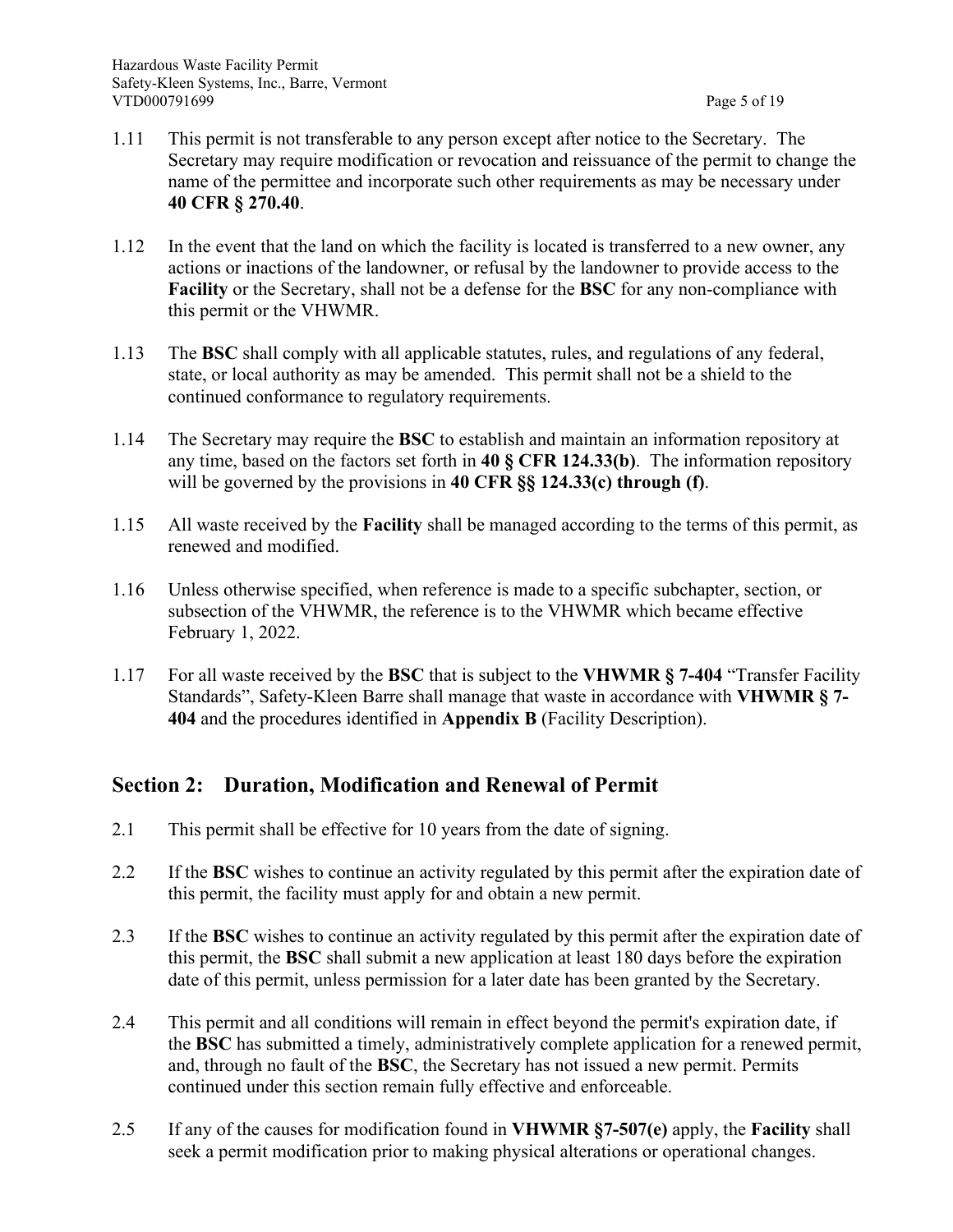Class I modifications for which prior approval is not required under **40 CFR § 270.42** may be implemented without prior notice or approval by the Secretary if notice of the modification is submitted to the Director within seven (7) calendar days after the change is put into effect.

2.6 This permit may be modified, revoked and reissued, or terminated for cause. The filing of a request by the **BSC** for a permit modification, revocation and reissuance, or termination, or a notification of planned changes or anticipated noncompliance, does not stay any permit condition.

#### **Section 3: Compliance and Enforcement**

- 3.1 The **BSC** shall allow the Secretary, or an authorized representative, upon the presentation of credentials and other documents as may be required by law to:
	- (a) Enter at reasonable times upon the **Facility** premises where a regulated facility or activity is located or conducted, or where records must be kept under the conditions of this permit;
	- (b) Have access to and copy, at reasonable times, any records that must be kept under the conditions of this permit;
	- (c) Inspect at reasonable times any facilities, equipment (including monitoring and control equipment), practices, or operations regulated or required under this permit; and
	- (d) Sample or monitor at reasonable times, for the purposes of assuring permit compliance or as otherwise authorized by RCRA, any substances or parameters at any location.
- 3.2 The **BSC** shall give advance notice to the Director of any planned changes in the permitted facility or activity which may result in noncompliance with permit requirements. Safety-Kleen may not treat, store, or dispose of hazardous waste in any modified portion of the facility except as provided in **40 CFR § 270.42**, until:
	- (a) The **BSC** has submitted to the Director by certified mail or hand delivery, a letter signed by a **BSC** representative and a registered professional engineer stating that the facility has been constructed or modified in compliance with the permit; and
	- (b) The Director has inspected the modified or newly constructed facility and finds it is in compliance with the conditions of the permit; or
	- (c) Within 15 days of the date of submission of the letter in paragraph (a) of this condition, the **BSC** has not received notice from the Director of his or her intent to inspect, prior inspection is waived and the **BSC** may commence treatment, storage, or disposal of hazardous waste.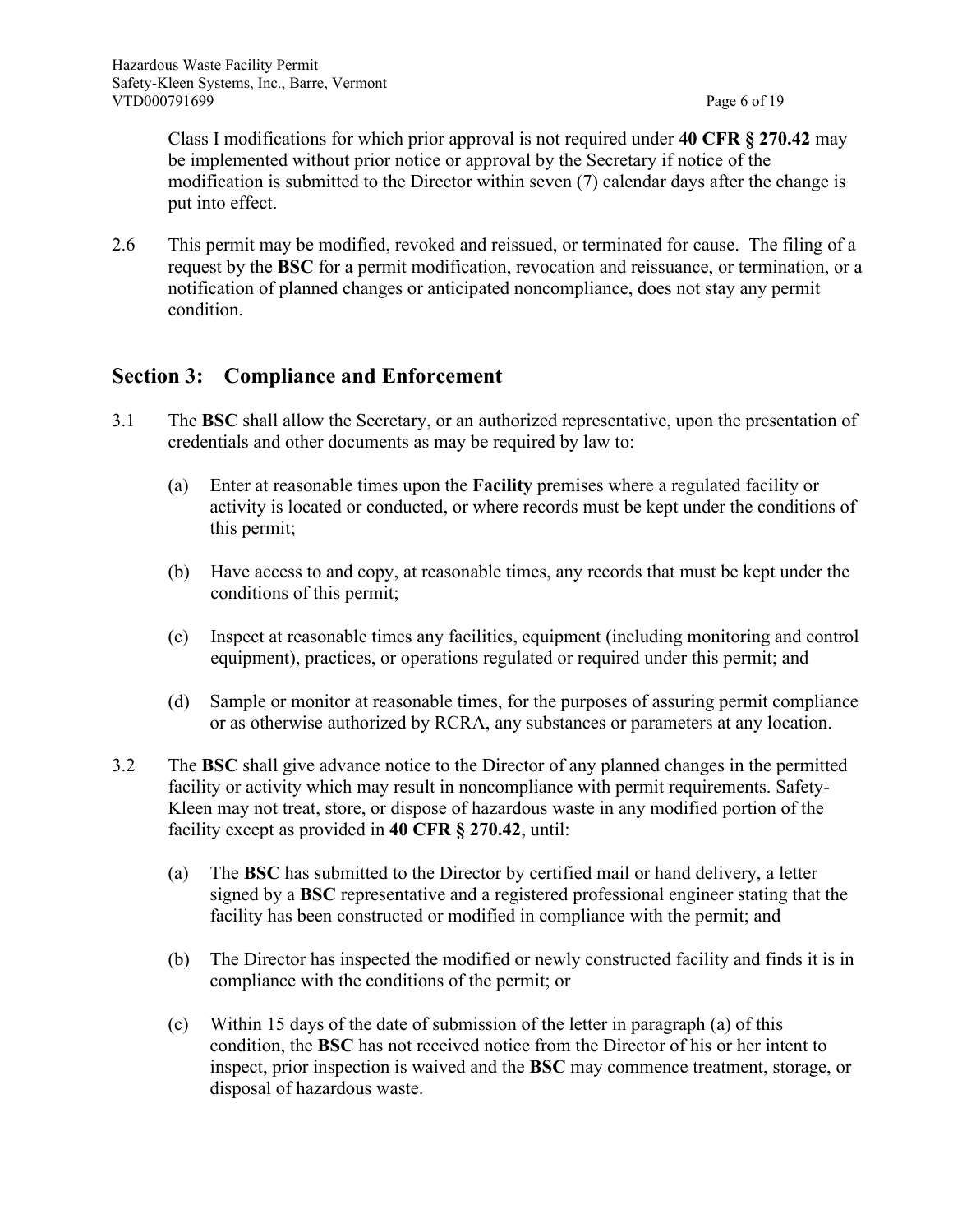- 3.3 Notwithstanding any other provisions of this permit, enforcement actions may be brought pursuant to **10 V.S.A. Chapters 159, 201, and 211**.
- 3.4 It shall not be a defense for the **BSC** in an enforcement action that it would have been necessary to halt or reduce the permitted activity in order to maintain compliance with the conditions of this permit.
- 3.5 Compliance with the terms of this permit does not constitute a defense to any order issued or any action brought under **10 V.S.A. Chapters 159, 201,** or **211**, or **Sections 3008(a)**, **3008(h), 3013,** or **7003** of RCRA, (42 USC 6901 et seq.) or **§ 106(a), 104,** or **107** of the Comprehensive Environmental Response, Compensation and Liability Act (CERCLA) of 1980 (42 U.S.C. 9601 et seq.), or any other law providing for protection of public health or the environment.

# **Section 4: Duties of the Permit Holder**

- 4.1 The **BSC** must comply with all conditions of this permit, except that the **Facility** need not comply with the conditions of this permit to the extent and for the duration such noncompliance is authorized in an emergency permit. Any permit noncompliance, except under the terms of an emergency permit, constitutes a violation of the appropriate Act and is grounds for enforcement action; for permit termination, revocation and reissuance, or modification; or for denial of a permit renewal application.
- 4.2 In the event of noncompliance with the permit, the **BSC** shall take all reasonable steps to minimize releases to the environment and shall carry out such measures as are reasonable to prevent significant adverse impacts on human health or the environment.
- 4.3 The **BSC** shall furnish to the Secretary, within a reasonable time, any relevant information which the Secretary may request to determine whether cause exists for modifying, revoking and reissuing, or terminating this permit, or to determine compliance with this permit. The **BSC** shall also furnish to the Secretary, upon request, copies of records required to be kept by this permit.
- 4.4 The **BSC** shall give notice to the Director as soon as possible of any planned physical alterations or additions to the permitted facility.
- 4.5 The Contingency Plan contained in **Appendix H** of this permit shall be reviewed and, if necessary, amended in accordance with **Condition 2.5** of this permit, whenever:
	- (a) This permit is amended;
	- (b) The plan is implemented;
	- (c) The **Facility** changes (in its design, construction, operation, maintenance or other circumstances) in a way that materially increases the potential for fires, explosions, or the release of a hazardous waste or its constituents, or changes the response to an emergency;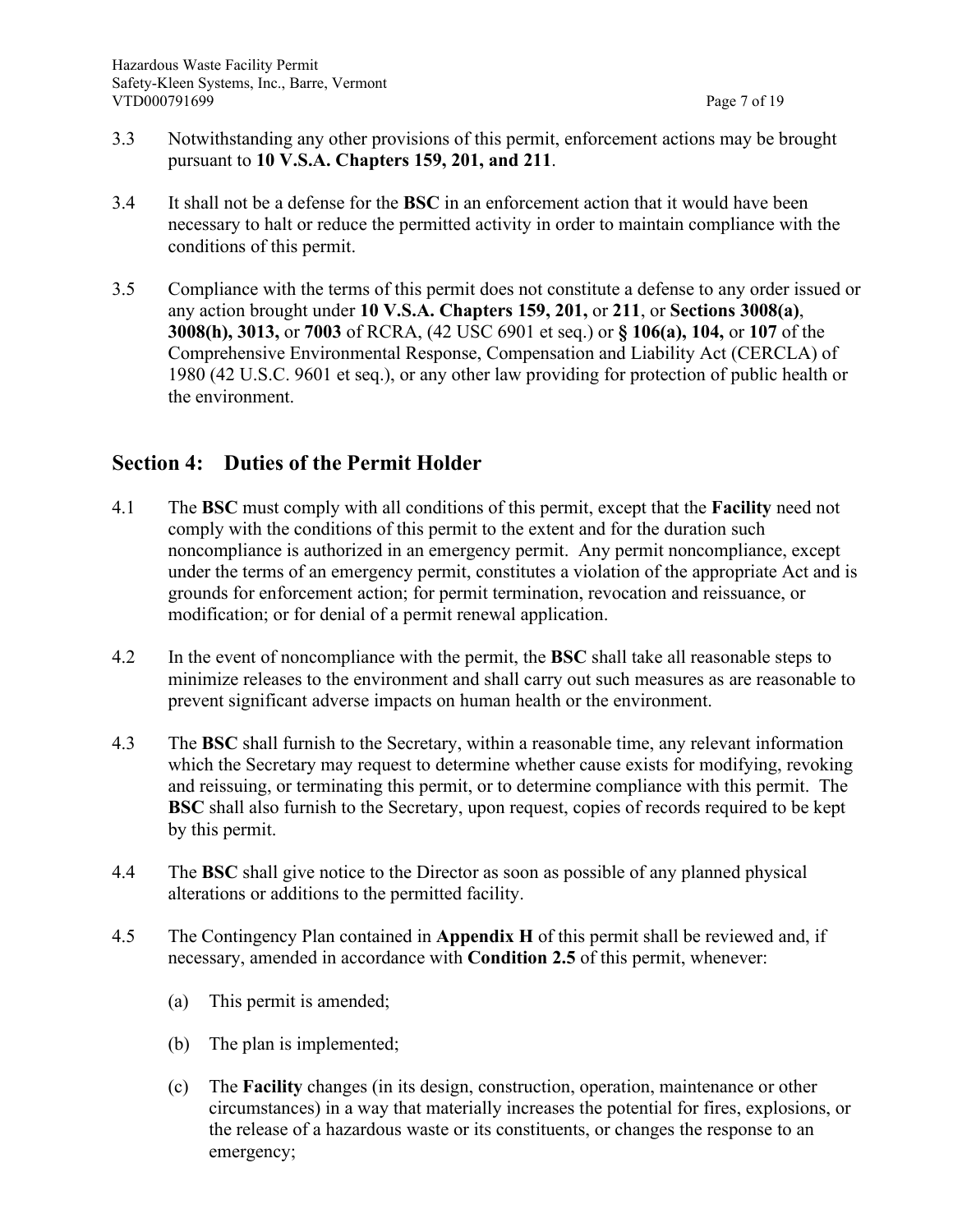- (d) The list of emergency coordinators changes; or
- (e) The list of emergency equipment changes.
- 4.6 The **BSC** shall submit a copy of the Contingency Plan, and all amendments of that plan, to the local police department, fire department, hospital(s) and any other state or local emergency service provider(s) that may be called upon in the event of an emergency. A record of transmittal of the Contingency Plan to each service provider named above shall be maintained at the facility.
- 4.7 The **BSC** shall attempt to maintain emergency service arrangements with the state and local authorities specified in **Condition 4.6**. If any of these authorities decline to enter into such an arrangement, the **Facility** must document this refusal in the facility operating record.
- 4.8 The **BSC** shall retain copies of all reports required by the terms and conditions of this permit and records of all data used to complete its permit application for at least three (3) years from the date of the report or the submission of the application. This retention period and other retention periods required by the terms and conditions of this permit shall be automatically extended during the pendency of any unresolved enforcement action involving the **Facility**.
- 4.9 The **BSC** shall maintain a written operating record, either at the **Facility** or at an alternative location approved by the Secretary, which includes all applicable requirements of **40 CFR § 264.73** and any additional requirements listed below. The information contained in the written operating log shall be maintained, as it becomes available, in the operating record until facility closure is completed in accordance with **Section 9**.
- 4.10 The **BSC** shall maintain the following personnel documents and records at the facility:
	- (a) A listing of the job title for each position at the **Facility** related to hazardous waste management and the name of the employee filling that position;
	- (b) A written job description for each position listed above which includes the requisite skill, education, or other qualification, and duties of employees assigned to the position;
	- (c) A written description of the employee training required for each position listed in **Appendix F** (Training Plan); and
	- (d) Records verifying that the employee training program contained in **Appendix F** has been presented to, and completed by, appropriate facility personnel.
- 4.11 Training records on current personnel shall be kept until facility closure is completed in accordance with **Section 9**. Training records on former employees shall be kept for at least three (3) years from the date the employee last worked at the **Facility**. Personnel training records may accompany personnel transferred within the company.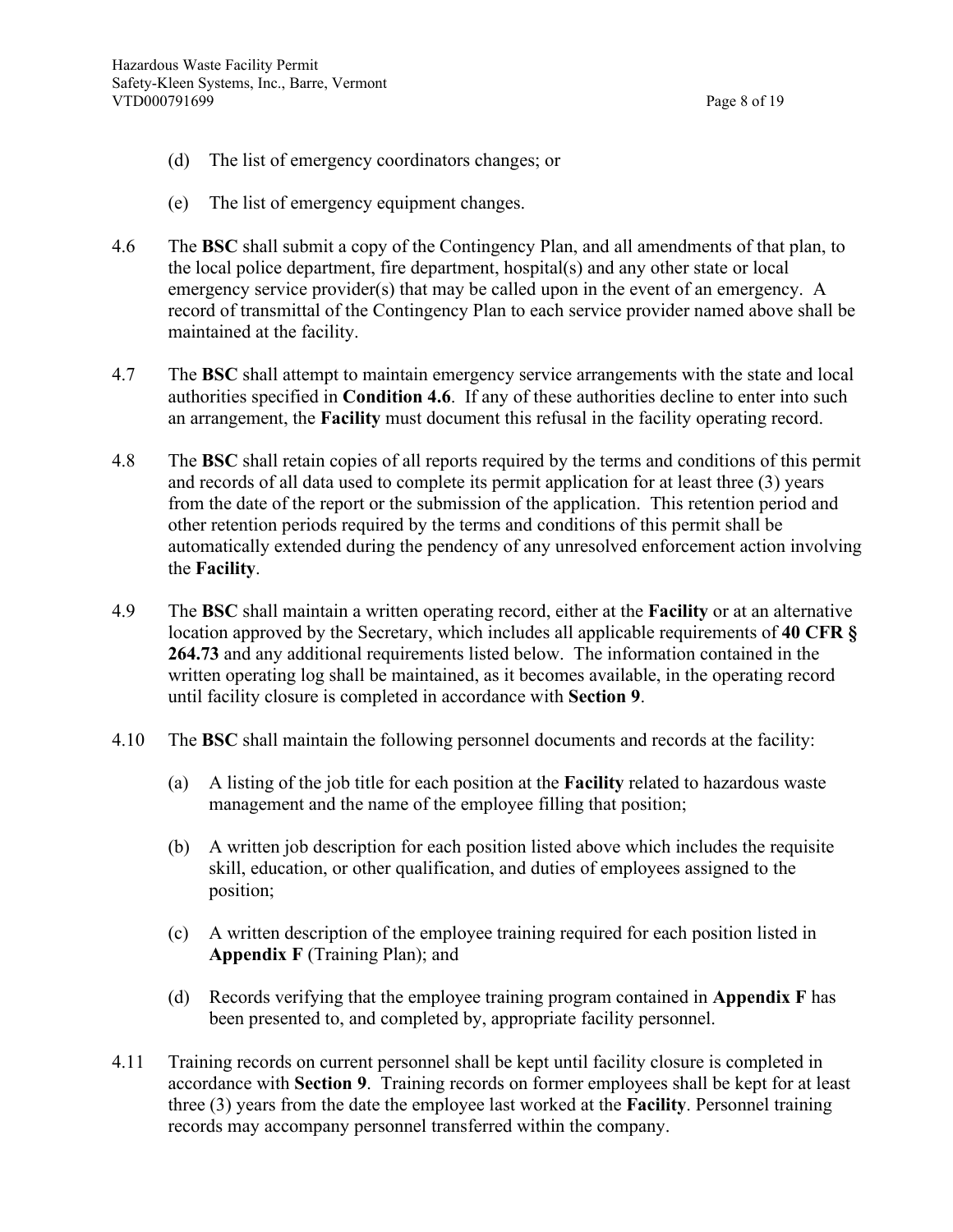- 4.12 The **BSC** shall follow the waste analysis procedures contained in **Appendix C**.
- 4.13 Annually, the **BSC** shall sample the six core wastes identified in **Appendix C** for inclusion in Safety-Kleen's national Annual Recharacterization Program. The **Facility** shall follow the sampling procedures described in "Test Methods for Evaluating Solid Waste, SW-846; Standard Methods of Wastewater Analysis," or an equivalent method, such as those developed by the American Society for Testing and Materials (ASTM). The following information shall be recorded at each sampling event, and upon request, all results of the analyses shall be provided to the Agency each year following completion of the analyses:
	- (a) Name and address of the generator for each sampled waste stream;
	- (b) Type of waste sampled;
	- (c) Sampling method used to select waste streams;
	- (d) Number of samples;
	- (e) Sampling instrument;
	- (f) Date, time and location (address) of sampling;
	- (g) Sample number and volume;
	- (h) Name, title, affiliation, and signature of sampler:
	- (i) Chain of custody procedures;
	- (j) Lab name, address; and
	- (k) Lab analysis/method used.
- 4.14 The **BSC** shall retain all records of the results of Safety Kleen's national core waste analyses for its Annual Recharacterization Program, including all supporting data with analytical results of the recharacterization process, as indicated in **Condition 6.12**. Upon request, this data shall be provided to the Agency each year following completion of the analyses.
- 4.15 For automotive customers of the vacuum service waste program offered by the **BSC**, individual generic profiles of the vacuum waste shall be based on generator knowledge and created by identifying specific information about the generator, the waste description, and the waste-generating process. The profiles shall be made available to the Agency upon request.
- 4.16 Vacuum service waste received from non-automotive and high-risk customers of the **BSC** shall be sampled and analyzed according to the procedures outlined in **Appendix C**. On an annual basis (based on the date of permit issuance), the **BSC** and the Agency will reevaluate the procedures to determine if the frequency of the sampling and analyses will vary going forward. The Agency shall ultimately decide the criteria for decreasing or eliminating the procedures. Changes made pursuant to this condition shall not warrant a permit modification.
- 4.17 Prior to accepting waste from a source, the **BSC** shall follow the waste approval procedures described in the Waste Analysis Plan contained in **Appendix C**. At a minimum, the waste approval process shall identify for each waste all the information necessary for shipment to, and acceptance by, an appropriate treatment, storage, and disposal facility. In addition, the waste approval process shall be followed in the event that the **BSC** is notified or has reason to believe that the process generating the waste has changed.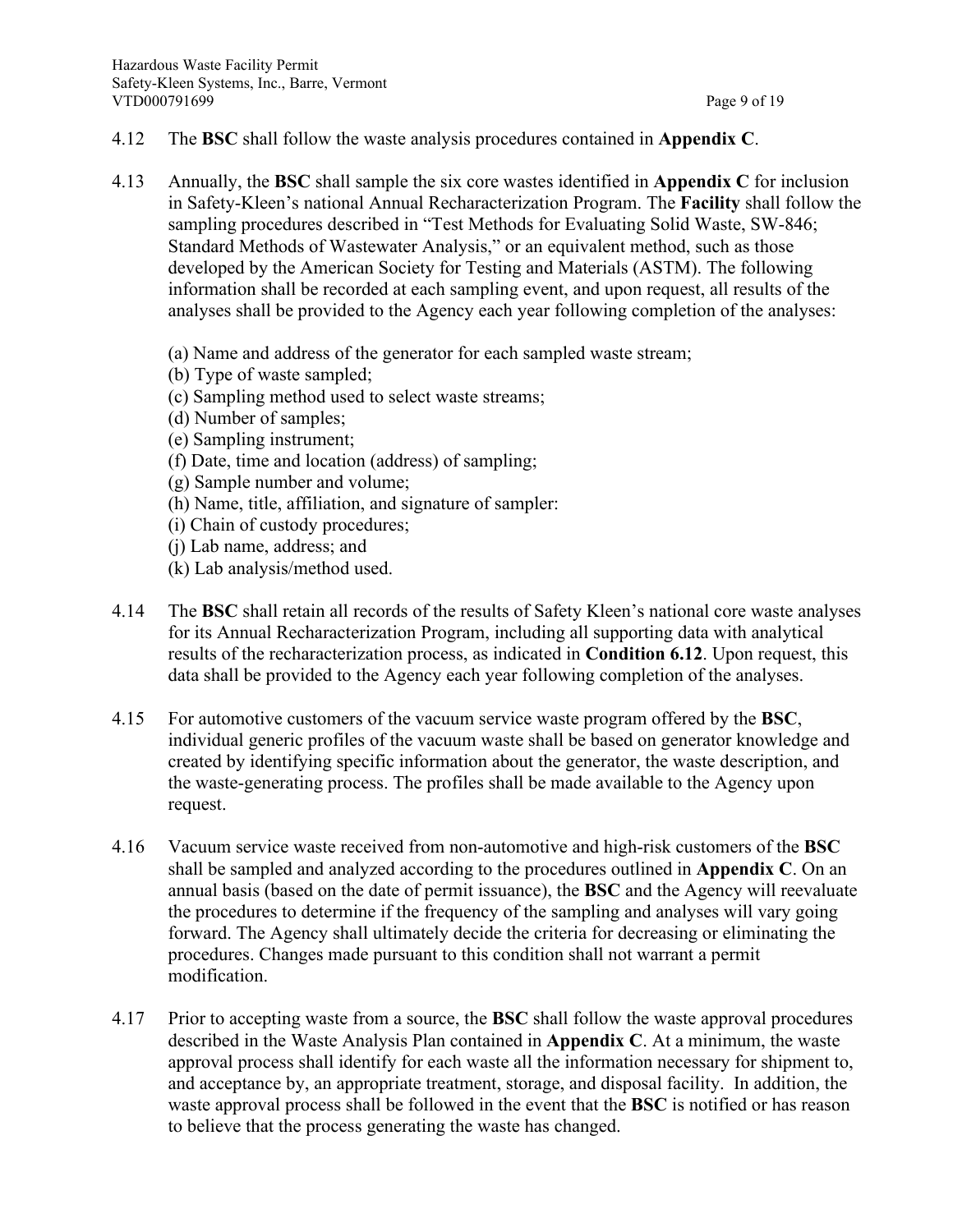- 4.18 All sampling, monitoring, and/or analysis performed in relation to activities covered by this permit shall be performed according to the appropriate method specified in the edition of "Test Methods for Evaluating Solid Waste, SW-846; Standard Methods of Wastewater Analysis", or an equivalent method, such as those developed by the American Society for Testing and Materials (ASTM) incorporated in the VHWMR by reference or approved by EPA through rulemaking or by the Secretary in writing. If other methods are to be used, the **BSC** shall receive approval from the Secretary prior to utilizing the methods. The Secretary may reject any data that does not meet the requirements of EPA analytical methods and may require re-sampling and additional analysis.
- 4.19 The **BSC** shall document the name(s), address(es), and telephone number(s) of any consultant(s) and/or laboratory(ies) retained by Safety-Kleen to perform sampling, monitoring, and/or analysis required by the Waste Analysis Plan contained in **Appendix C**.
- 4.20 The **BSC** shall retain records of all monitoring information, including all calibration and maintenance records and all original strip chart recordings for continuous monitoring instrumentation, copies of all reports required by this permit, the certification required by **40 CFR § 264.73(b)(9)**, and records of all data used to complete the application for this permit, for a period of at least three (3) years from the date of the sample, measurement, report, certification, or application. This period may be extended by request of the Secretary at any time. The **BSC** shall maintain records from all groundwater monitoring wells and associated groundwater surface elevations, for the active life of the facility, and for disposal facilities for the post-closure care period as well.

Records for monitoring information shall include:

- (a) The date, exact place, and time of sampling or measurements;
- (b) The individual(s) who performed the sampling or measurements;
- (c) The date(s) analyses were performed;
- (d) The individual(s) who performed the analyses;
- (e) The analytical techniques or methods used; and
- (f) The results of such analyses.
- 4.21 The **BSC** shall submit to the Director, upon request, the results of all sampling and/or tests or other data generated pursuant to **Section 11** (Corrective Action).
- 4.22 The **BSC** shall provide written information regarding waste quantities, types, and locations at the facility, to state and local authorities (including SERCs and LEPCs) and first responders for the purpose of emergency preparedness and prevention and place a copy of this information in the facility's operating record. Such information shall be updated as necessary, and the updates shall be provided to state and local authorities and first responders. The written information shall also describe the layout of the facility, locations where personnel normally work, and entrances and possible evacuation routes.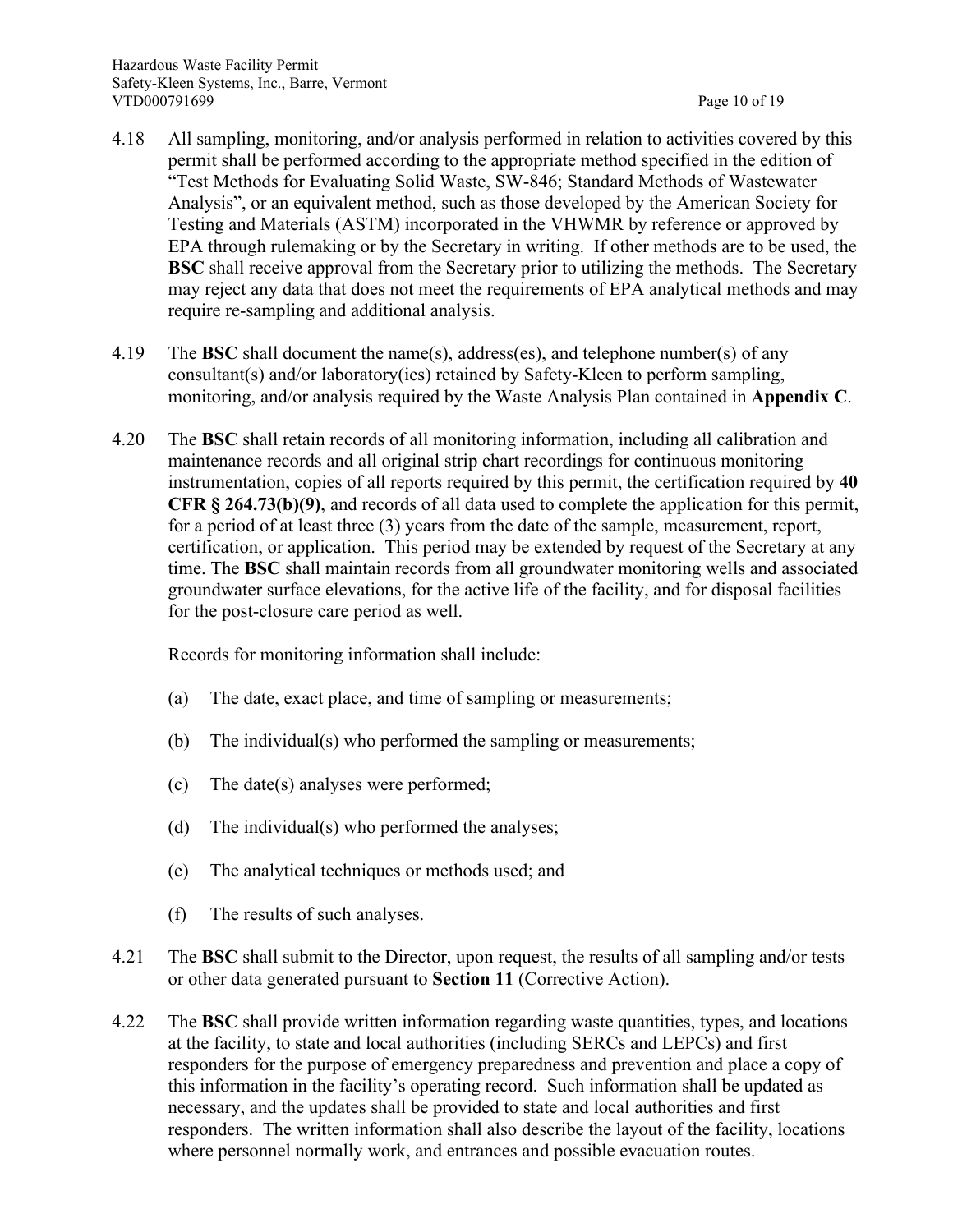- 4.23 The 15,000 gallon above-ground solvent waste storage tank (Tank #3) at the **Facility** shall be inspected for condition and rate of corrosion in accordance with the following requirements:
	- (a) External portions of the tank shall be inspected daily for signs of cracks, leaks, or corrosion in accordance with the Inspection Schedule in **Appendix E**.
	- (b) On a five-year interval (last inspection date being August 15, 2019), or shorter interval if recommended by the engineer following each assessment event, The **BSC** shall have the tank tested under the supervision of a Vermont-certified PE using recognized and accepted engineering standards and practice. The test shall include an assessment of tank shell and bottom thickness, and the tank interior shall be inspected for scaling, pitting and corrosion of wall surfaces, welded joints and connections between tank walls and fittings. Within ninety days of testing, the data shall be submitted to the Agency.
	- (c) If any testing indicates that the tank shell or bottom thickness is less than the minimum allowed under the test method, the **Facility** shall initiate procedures to replace or repair the tank per **40 CFR § 264.196**.
- 4.24 The two 15,000-gallon above-ground used oil storage tanks (Tanks #1 and #2) at the **Facility** shall be managed in accordance with the procedures contained in **Appendix L** (Tanks).

#### **Section 5: Facility Design and Operation**

- 5.1 The **BSC** shall at all times properly operate and maintain all facilities and systems of treatment and control (and related appurtenances) which are installed or used by The **Facility** to achieve compliance with the conditions of this permit. Proper operation and maintenance include effective performance, adequate funding, adequate operator staffing and training, and adequate laboratory and process controls, including appropriate quality assurance procedures. This provision requires the operation of back-up or auxiliary facilities or similar systems only when necessary to achieve compliance with the conditions of the permit.
- 5.2 The **BSC** shall design, maintain, and operate the facility in a manner which minimizes the possibility of a fire, explosion, or any unplanned, sudden, or non-sudden release of a hazardous waste or hazardous waste constituents to air, soil, surface waters or groundwater which could threaten human health or the environment. At a minimum, the **BSC** shall maintain and operate the facility in accordance with the preparedness and prevention procedures contained in **Appendix G**.
- 5.3 In the event of a fire, explosion, or any unplanned sudden or non-sudden release of a hazardous waste or its constituents to air, soil, surface waters or groundwater which could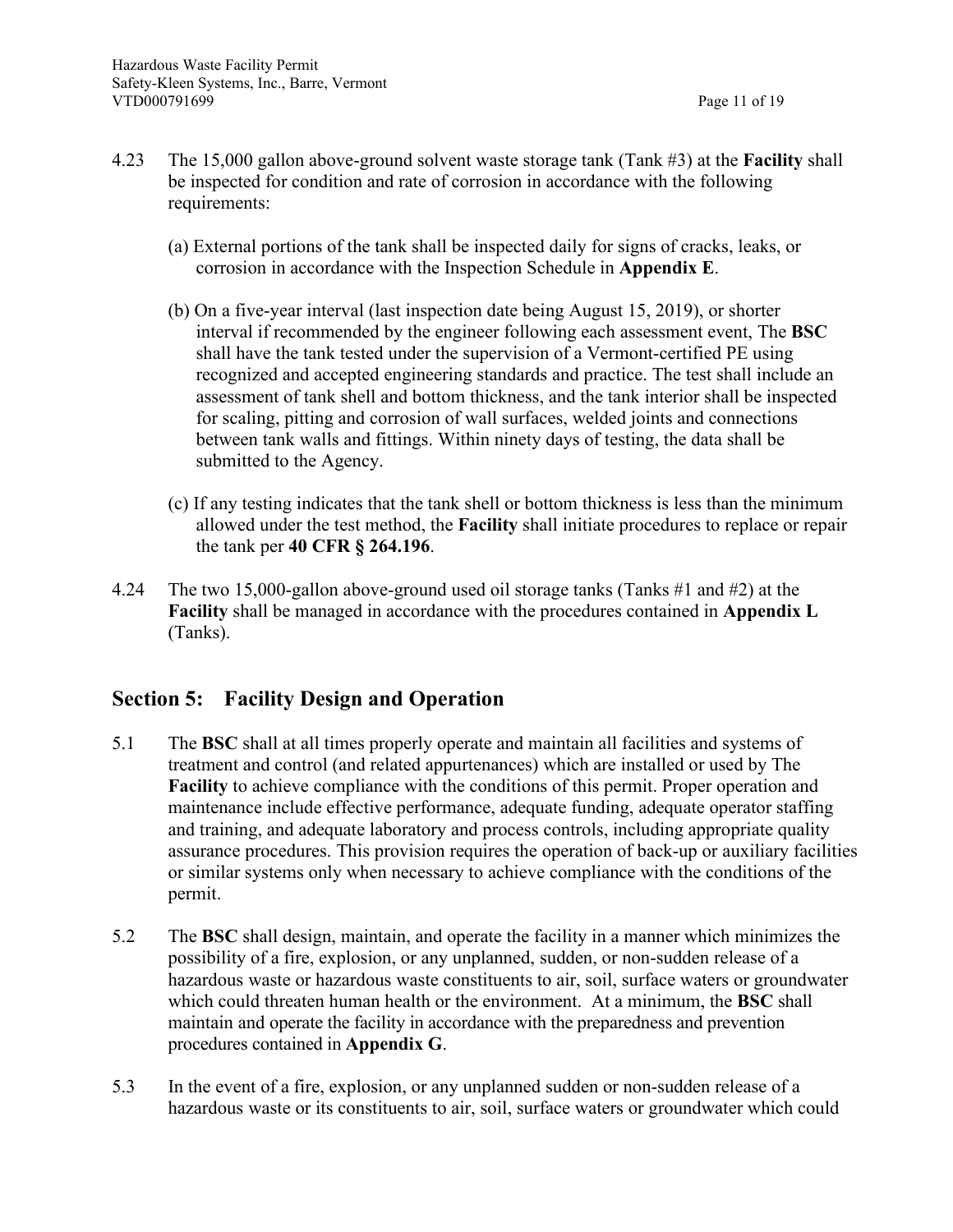threaten human health or the environment, the **BSC** shall take all actions necessary to minimize the threat by implementing the applicable provisions of the Contingency Plan contained in **Appendix H.**

- 5.4 Spills, leaks, drips, and other discharges which occur as a result of the storage, loading, transfer, or other handling of waste shall be immediately cleaned up in accordance with the procedures in the Contingency Plan contained in **Appendix H**. Any spill debris generated from such events shall be managed in accordance with this permit and the VHWMR.
- 5.5 The **BSC** shall inspect the facility for malfunctions and deterioration, operator errors, and discharges which may be causing, or may lead to, release of hazardous waste constituents to the environment, or a threat to human health. The **BSC** shall conduct these inspections often enough to identify problems in time to correct them before they harm human health or the environment. At a minimum, the **Facility** shall follow the facility inspection schedules contained in **Appendix E**.
- 5.6 **Safety-Kleen Barre** shall remedy any deterioration or malfunction of equipment or structures which the inspection reveals on a schedule which ensures that the problem does not lead to an environmental or human health hazard. Where a hazard is imminent or has already occurred, remedial action shall be taken immediately in accordance with the Contingency Plan contained in **Appendix H**.
- 5.7 Samples and measurements taken for the purpose of monitoring shall be representative of the monitored activity.
- 5.8 All monitoring equipment required by this permit shall be properly installed, used and maintained, and the appropriate monitoring methods used.
- 5.9 Hazardous waste treatment, storage, or disposal activities other than those specified in this permit are prohibited.
- 5.10 The **BSC** may receive from off site, store and/or manage for treatment and/or disposal only those hazardous wastes specified in **Appendix B** (Facility Description) and **Appendix C** (Waste Analysis Plan).
- 5.11 The **BSC** shall store and/or for disposal waste only in those areas specified in **Appendix B** (Facility Description).
- 5.12 The **BSC** shall manage 10-day transfer wastes in accordance with the **VHWMR §7-404** and **Appendix B** (Facility Description).
- 5.13 The maximum amount of hazardous waste that may be stored or managed on a 10-day transfer basis at the **BSC** at any point in time shall be:
	- 15,000 gallons in the above-ground used solvent tank (HWMU  $\#1/Tank \#3$ )
	- 3,500 gallons in the warehouse container storage area (HWMU  $#3$ )
	- 1,800 gallons in the flammable storage area (HWMU #4); and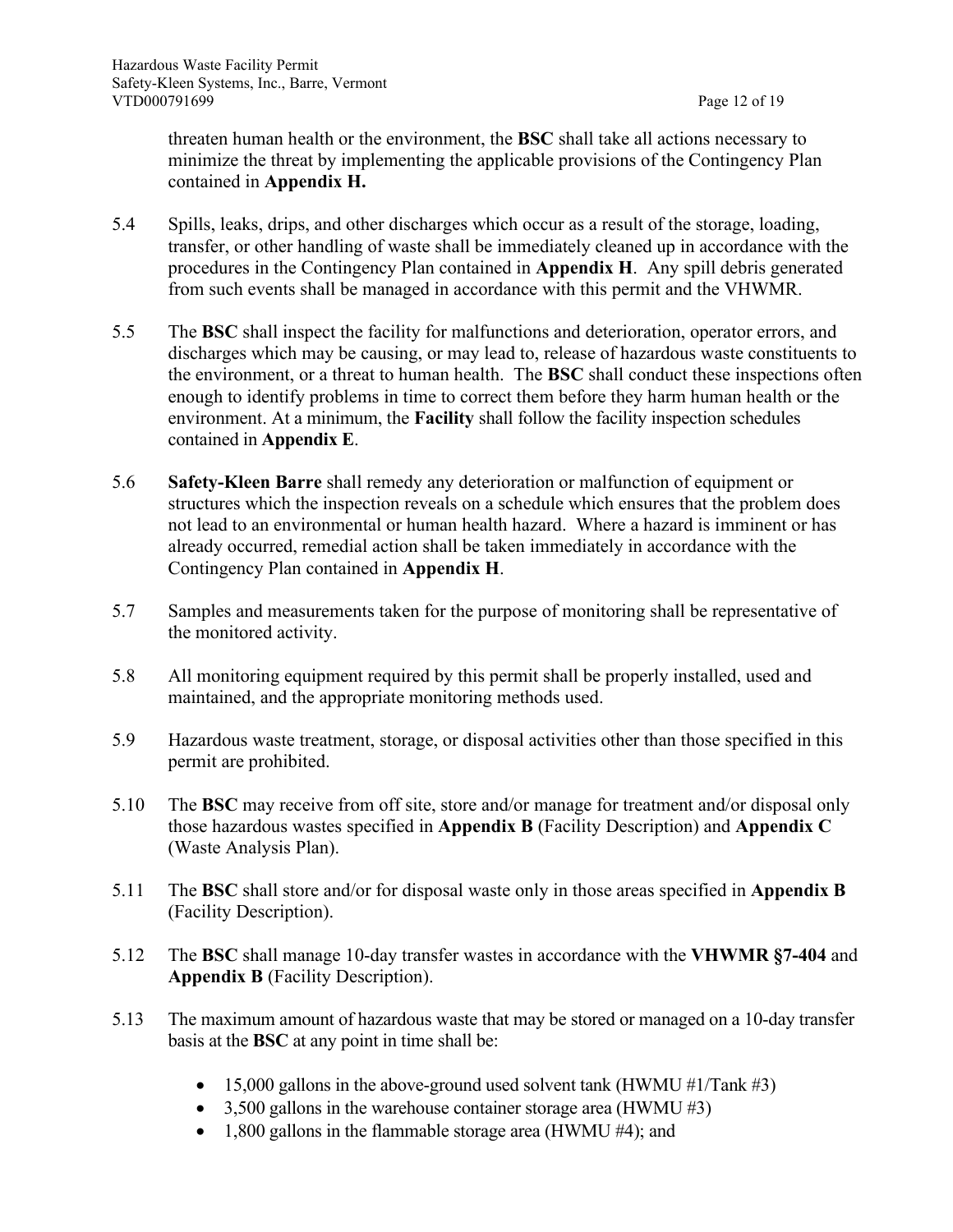- 2,184 gallons in the metal shelter storage area (HWMU  $#5$ )
- 5.14 The **BSC** shall maintain aisle space between rows of containerized waste stored at the facility that is sufficient to allow the unobstructed movement of personnel, fire protection equipment, spill control equipment and decontamination equipment. In no circumstance shall the aisle space be less than 24 inches wide.
- 5.15 The **BSC** shall stack containerized wastes in accordance with the procedures contained in **Appendix K** (Containers).
- 5.16 The **BSC** shall manage all containerized and bulk liquid waste stored at the facility in accordance with the procedures contained in **Appendix** K (Containers) and **Appendix L** (Tanks).
- 5.17 The **BSC** shall operate the Return and Fill station in accordance with procedures described in **Appendix B** (Facility Description).
- 5.18 The **BSC** shall maintain at the facility the equipment identified in **Appendix H** (Contingency Plan).
- 5.19 The **BSC** shall prevent the unknowing entry of, and minimize the possibility for unauthorized entry of, persons or livestock onto any portion of the facility**.** The **BSC** shall maintain security devices and warning signs in accordance with **Appendix D** (Security).
- 5.20 Any work plans developed for the purposes of closure, post-closure, or corrective action shall be approved by the Secretary prior to implementation.
- 5.21 With the exception of wastes specified in **Condition 5.22** all wastes accepted for storage by the **BSC** shall be shipped to a designated facility within one year unless it can be demonstrated that insufficient quantities exist to facilitate proper recovery, treatment or disposal. Records demonstrating the storage of hazardous waste at the facility that was necessary for a period beyond one year shall be recorded in the written facility operating record pursuant to **Condition 4.9**.
- 5.22 With the exception of wastes specified in **Condition 5.21**, all wastes accepted by the **BSC** shall be shipped to a designated facility within one year, unless it can be demonstrated that unforeseen circumstances prevented shipments of the waste for proper recovery, treatment or disposal, and approval for waste storage for over one year has been requested and approved by the Secretary. Records demonstrating the storage of hazardous waste at the facility that was necessary for a period beyond one year shall be recorded in the written facility operating record pursuant to **Condition 4.9.**

# **Section 6: Reporting Requirements**

6.1 All applications, reports, or information submitted to the Director shall be signed and certified in accordance with **VHWMR § 7-108**.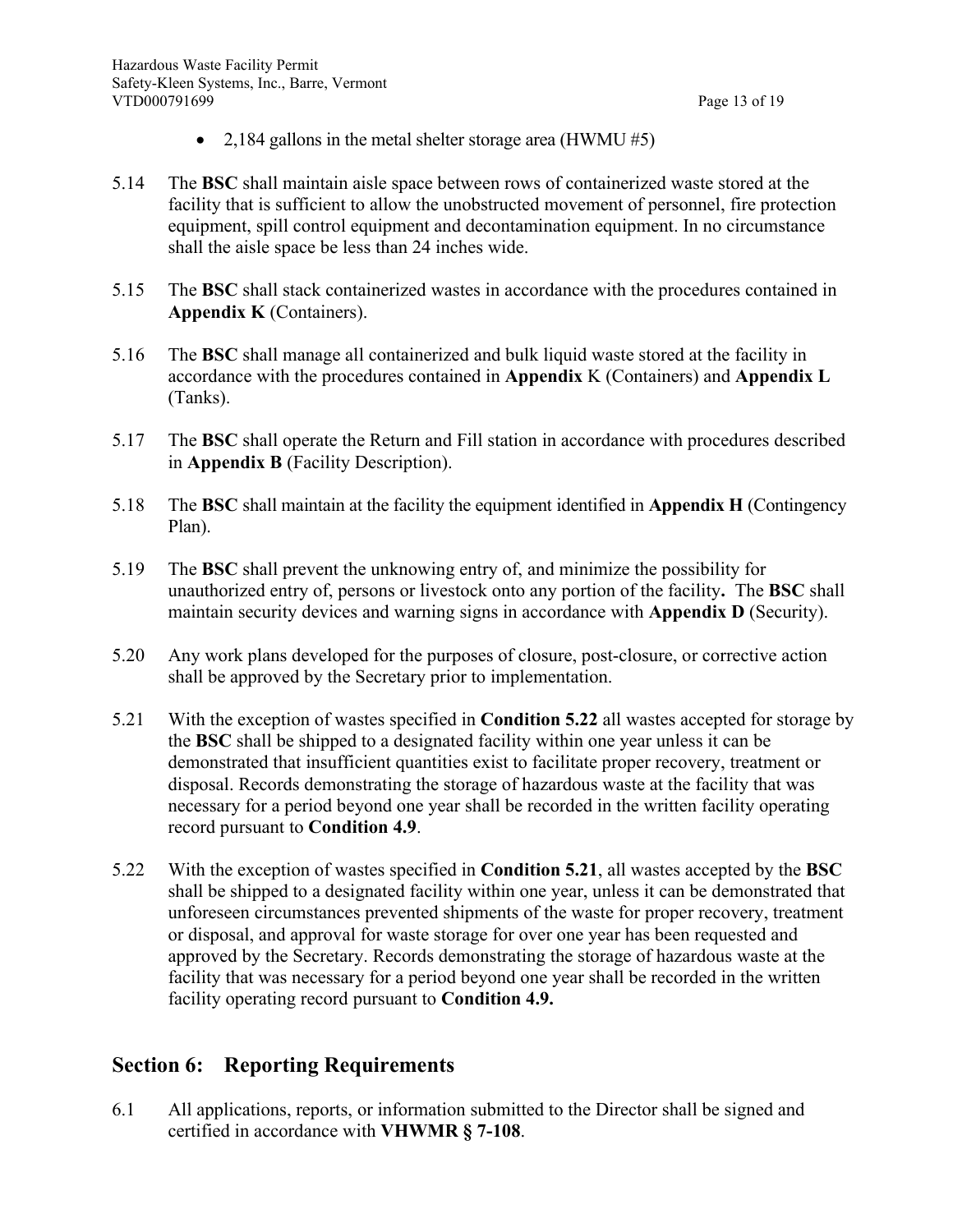- 
- 6.2 All reports, notifications, and submissions required by this permit shall be sent with shipment tracking and receipt documentation, or given to:

*Division Director, Waste Management & Prevention Division Vermont Agency of Natural Resources 1 National Life Drive – Davis 1 Montpelier, Vermont 05620-3704*

- 6.3 Monitoring results shall be reported at the intervals specified elsewhere in this permit.
- 6.4 Reports of compliance or noncompliance with, or any progress reports on, interim and final requirements contained in any compliance schedule of this permit shall be submitted no later than 14 days following each schedule date.
- 6.5 Reporting noncompliance:
	- (a) The **BSC** shall orally report any noncompliance which may endanger human health or the environment immediately upon discovery of the noncompliance, including:
		- (i) Information concerning release of any hazardous waste that may cause an endangerment to public drinking water supplies.
		- (ii) Any information of a release or discharge of hazardous waste or of a fire or explosion at the facility, which could threaten the environment or human health outside the facility.
	- (b) The description of the occurrence and its cause shall include:
		- (i) Name, address, and telephone number of the owner or operator;
		- (ii) Name, address, and telephone number of the facility;
		- (iii) Date, time, and type of incident;
		- (iv) Name and quantity of material(s) involved;
		- (v) The extent of injuries, if any;
		- (vi) An assessment of actual or potential hazards to the environment and human health outside the facility, where this is applicable; and
		- (vii) Estimated quantity and disposition of recovered material that resulted from the incident.
	- (c) A written submission shall also be provided within five (5) days of the time the **BSC** becomes aware of the circumstances. The written submission shall contain a description of the noncompliance and its cause; the period of noncompliance including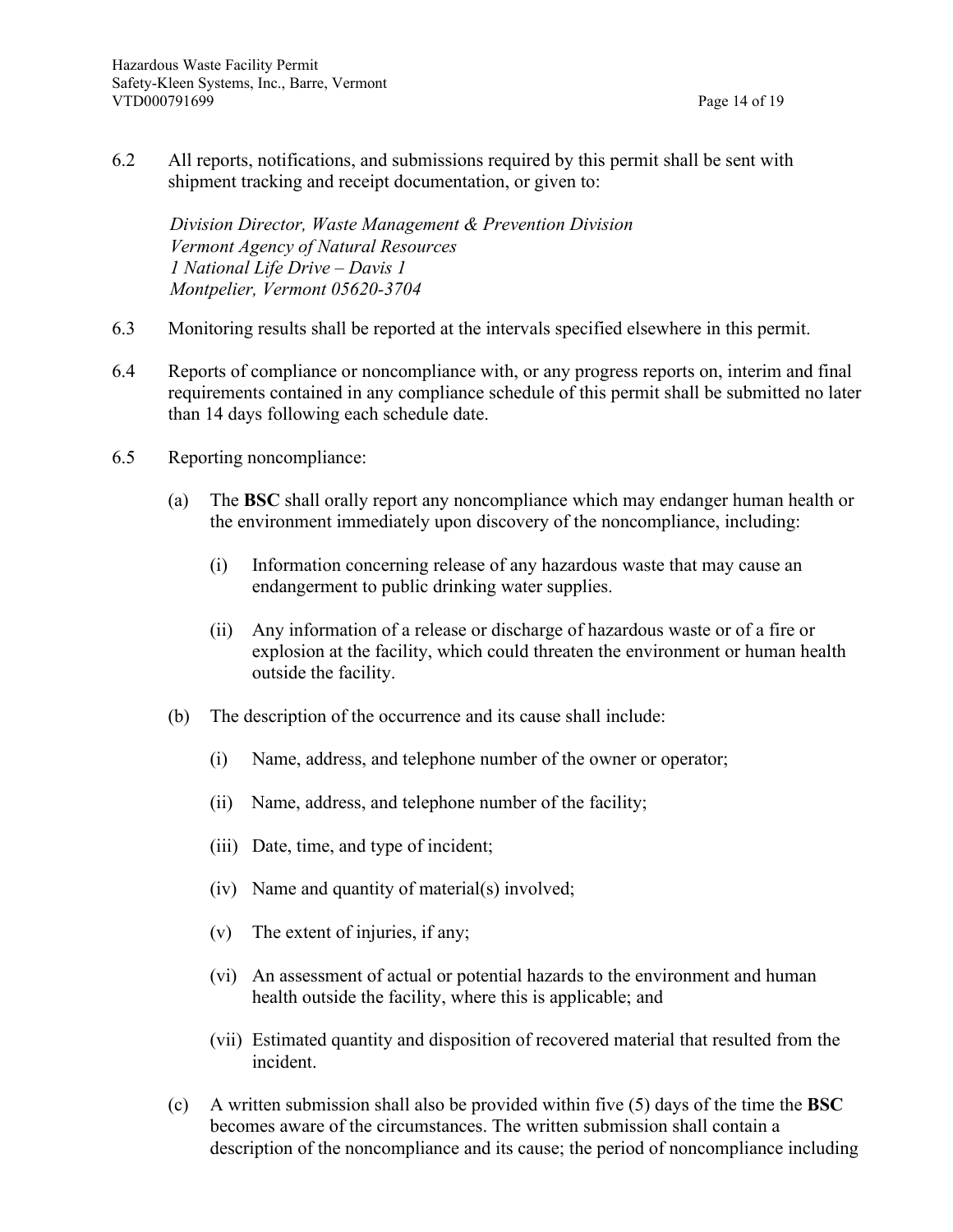exact dates and times, and if the noncompliance has not been corrected, the anticipated time it is expected to continue; and steps taken or planned to reduce, eliminate, and prevent reoccurrence of the noncompliance. The Secretary may waive the five-day written notice requirement in favor of a written report within fifteen days.

- 6.6 If a significant discrepancy in a manifest is discovered, the **BSC** must attempt to reconcile the discrepancy. If not resolved within fifteen days, the **Facility** must submit a letter report, including a copy of the manifest, to the Director.
- 6.7 An unmanifested waste report must be submitted to the Director within 15 days of receipt of unmanifested waste.
- 6.8 A biennial report must be submitted covering facility activities during the previous odd numbered calendar years. The biennial report shall be submitted electronically to EPA's RCRAinfo database.
- 6.9 The **BSC** shall report all instances of noncompliance not reported under **Conditions 6.3, 6.4, and 6.5** of this permit at the time monitoring reports are submitted. The reports shall contain the information listed in **Condition 6.5** of this permit.
- 6.10 Where the **BSC** becomes aware that it failed to submit any relevant facts in a permit application or submitted incorrect information in a permit application or in any report to the Director, it shall promptly submit such facts or information.
- 6.11 If necessary, the **BSC** shall submit to the Agency a semi-annual report in accordance with **40 CFR § 264.1065**, Air Emissions Standards for Equipment Leaks (Appendix M) of this permit. Reports shall be submitted by July 31 and January 31 of each year, if necessary, for the periods: January through June and July thru December, respectively. If, per **40 CFR § 264.1065(b)**, **Safety-Kleen Barre** meets the requirements therein, then submittal of a report is unnecessary.
- 6.12 No later than March 31 of each year, the **BSC** shall provide the Agency an updated summary of the results of Safety Kleen's annual recharacterization of its core wastes. In addition, all supporting data with analytical results of the recharacterization process shall be provided to the Agency upon request.
- 6.13 The **BSC** shall provide the Director with a monthly report containing the following information about customers whose hazardous waste is not shipped on a hazardous waste manifest:
	- The name and EPA site identification number of the customer;
	- The date of waste collection:
	- The amount of waste collected; and
	- The waste type identified by USEPA or VT waste codes and USDOT identification number.

These reports are due by the fifteenth day of the following month.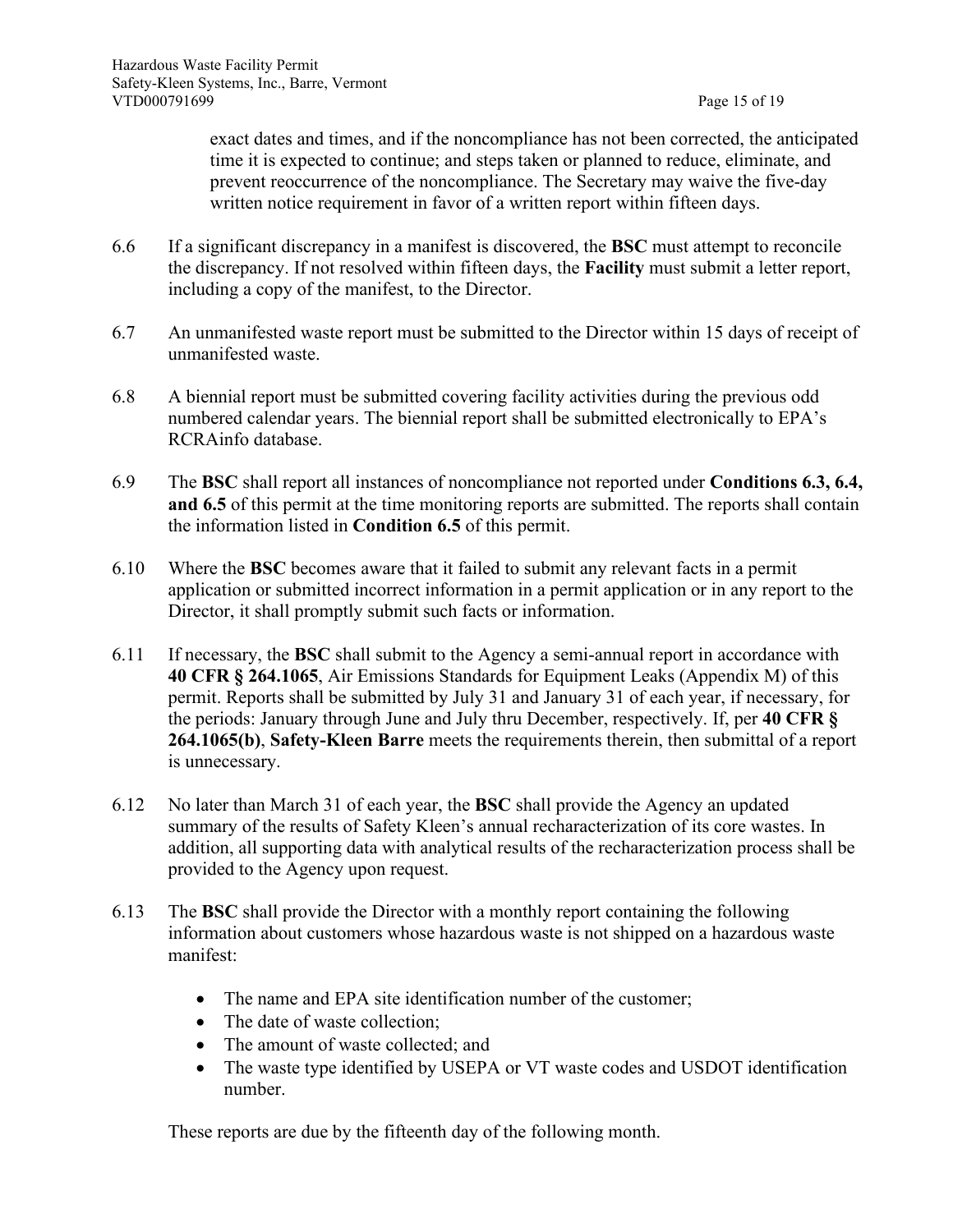## **Section 7: Waste Transport**

- 7.1 The **BSC** shall comply with the manifest requirements of **VHWMR Subchapter 7**.
- 7.2 Any hazardous waste removed from the **Facility** shall be transported by a Vermontpermitted hazardous waste transporter, in accordance with **10 V.S.A. § 6607a** and the VHWMR, to a designated facility.
- 7.3 The **BSC** shall not accept any shipment of waste from a customer not holding a current EPA site identification number.
- 7.4 The **BSC** shall not accept any shipment of hazardous waste which is not accompanied by a manifest, unless the waste is generated by a very small quantity generator who is exempt from the manifest requirements pursuant to **VHWMR § 7-306(c)(3)**.
- 7.5 The **BSC** shall notify the Director and the EPA RCRA Headquarters Import/Export Coordinator, in writing, at least 60 days in advance of the date the **BSC** expects to receive hazardous waste from a non-U.S. source, as required by **40 CFR § 264.12(a), 40 CFR §§262.80 through 262.84 (Subpart H)** and **VHWMR § 7-109(b)(5).** Notice of subsequent shipments of the same waste from the same foreign source in the same calendar year is not required.

#### **Section 8: Personnel Training**

- 8.1 All facility personnel involved in the handling of hazardous waste shall successfully complete a program of classroom instruction or on-the-job training that prepares them to perform their hazardous waste management duties. This introductory training shall be conducted in accordance with the Training Plan contained in **Appendix F**.
- 8.2 All facility personnel shall complete their introductory training within six (6) months after the date of their employment at the facility. An employee may not work in an unsupervised position until completing the introductory training program.
- 8.3 All facility personnel involved in the handling of hazardous waste shall take part in an annual training program which includes a review of the introductory training program. This annual training shall be conducted in accordance with the Training Plan contained in **Appendix F***.*

# **Section 9: Facility Closure**

9.1 The **BSC** shall close the facility in a manner that eliminates threats to human health or the environment due to the post-closure escape of a hazardous waste or its constituents, directly or through leachate or surface run-off, or the escape of waste decomposition products to the ground or surface waters or ambient air. At a minimum, closure shall be conducted in accordance with the Closure Plan contained in **Appendix** I. The Closure Plan shall be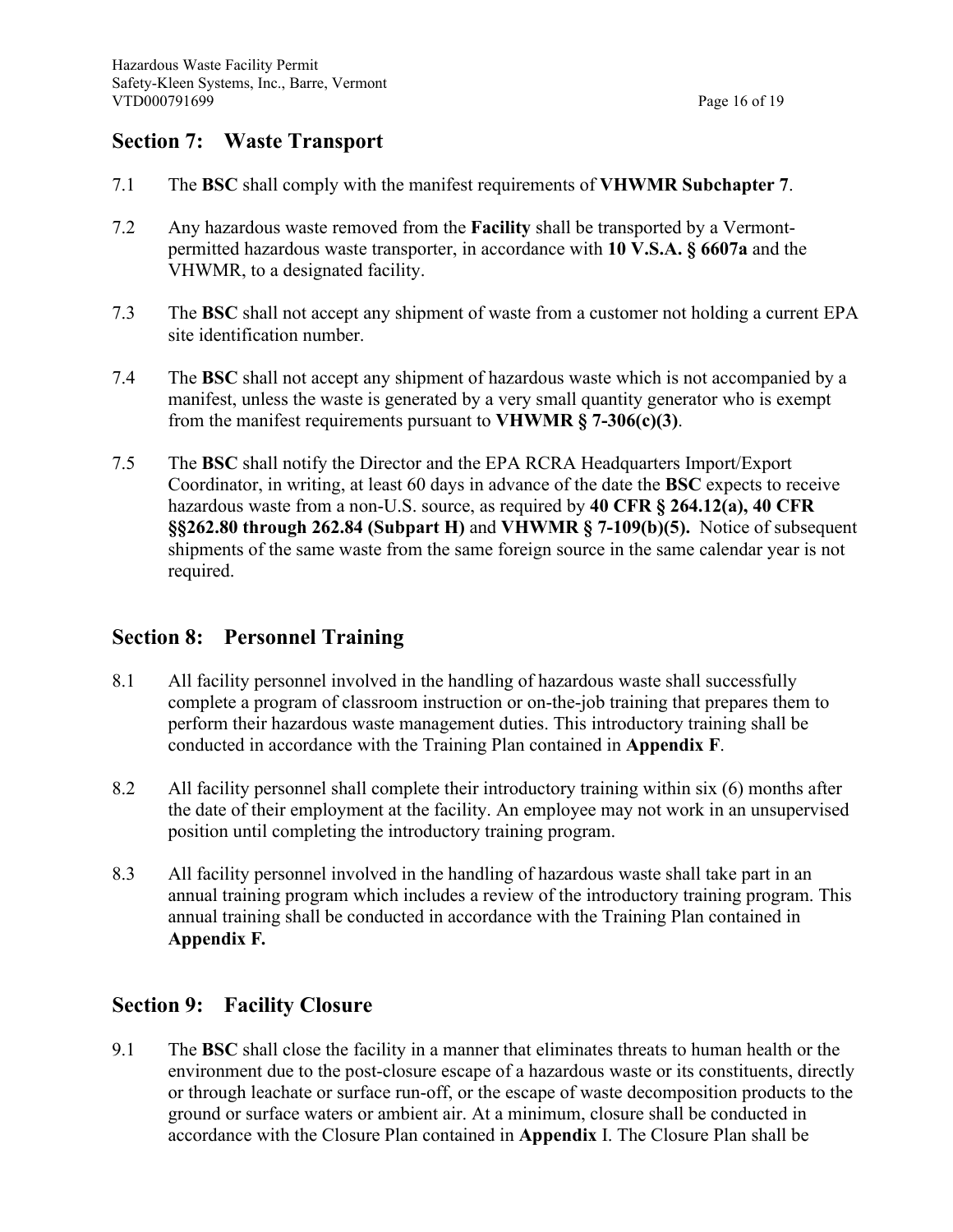amended whenever changes in operations or facility design affect the plan or when there is a change in the expected year of closure.

- 9.2 The **BSC** shall maintain a written estimate of the cost of closing the facility and shall amend that estimate whenever there is an amendment to the existing Closure Plan contained in **Appendix I**. Any amended closure cost estimate shall be equal to the cost of closing the facility at the point in the facility's operating life when the extent and manner of its operation would make closure the most expensive, as indicated in the Closure Plan.
- 9.3 The **BSC** shall annually update the closure cost estimate for inflation according to applicable requirements of **40 CFR 264.142(b).** The initial closure cost estimate, and all subsequent closure cost estimates shall be recorded in the written facility operating record pursuant to **Condition 4.9.**
- 9.4 The **BSC** shall notify the Director in writing of its intent to close the facility at least six (6) months prior to the date on which it expects to begin final closure.
- 9.5 Within three (3) months after receiving the final volume of hazardous waste, the **BSC** shall remove all waste from the facility in accordance with the Closure Plan contained in **Appendix I.** Within six (6) months after receiving the final volume of waste at the facility, the **BSC** shall complete all closure activities in accordance with the Closure Plan.
- 9.6 Facility closure shall not be considered to have been completed until:
	- (a) A **BSC** representative and an independent Vermont-licensed professional engineer have provided the Director written certification that the closure has been completed in accordance with the provisions of the Closure Plan; and
	- (b) The Secretary has inspected the facility; and
	- (c) The Secretary has given written approval of the closure.

## **Section 10: Financial Requirements**

- 10.1 The **BSC** shall maintain liability coverage for claims arising from sudden accidental occurrences, which occur as a result of the operations of the facility, that cause injury to persons and property in an amount of at least one million dollars (\$1,000,000) per occurrence with an annual aggregate of at least two million dollars (\$2,000,000) until closure of the facility has been completed. This liability coverage must be equivalent to the coverage held by the **Facility** at the time of issuance of this permit, as evidenced by the documents included in **Appendix I** (Closure Plan).
- 10.2 The **BSC** shall demonstrate liability coverage for claims arising from sudden accidental occurrences in the amount of at least \$1 million per occurrence, with an annual aggregate of at least \$2 million, exclusive of legal defense costs. This liability coverage shall be demonstrated using one of the financial assurance instruments specified in **40 CFR 264.147(a)**. Documentation of proof of insurance shall be included in **Appendix I.**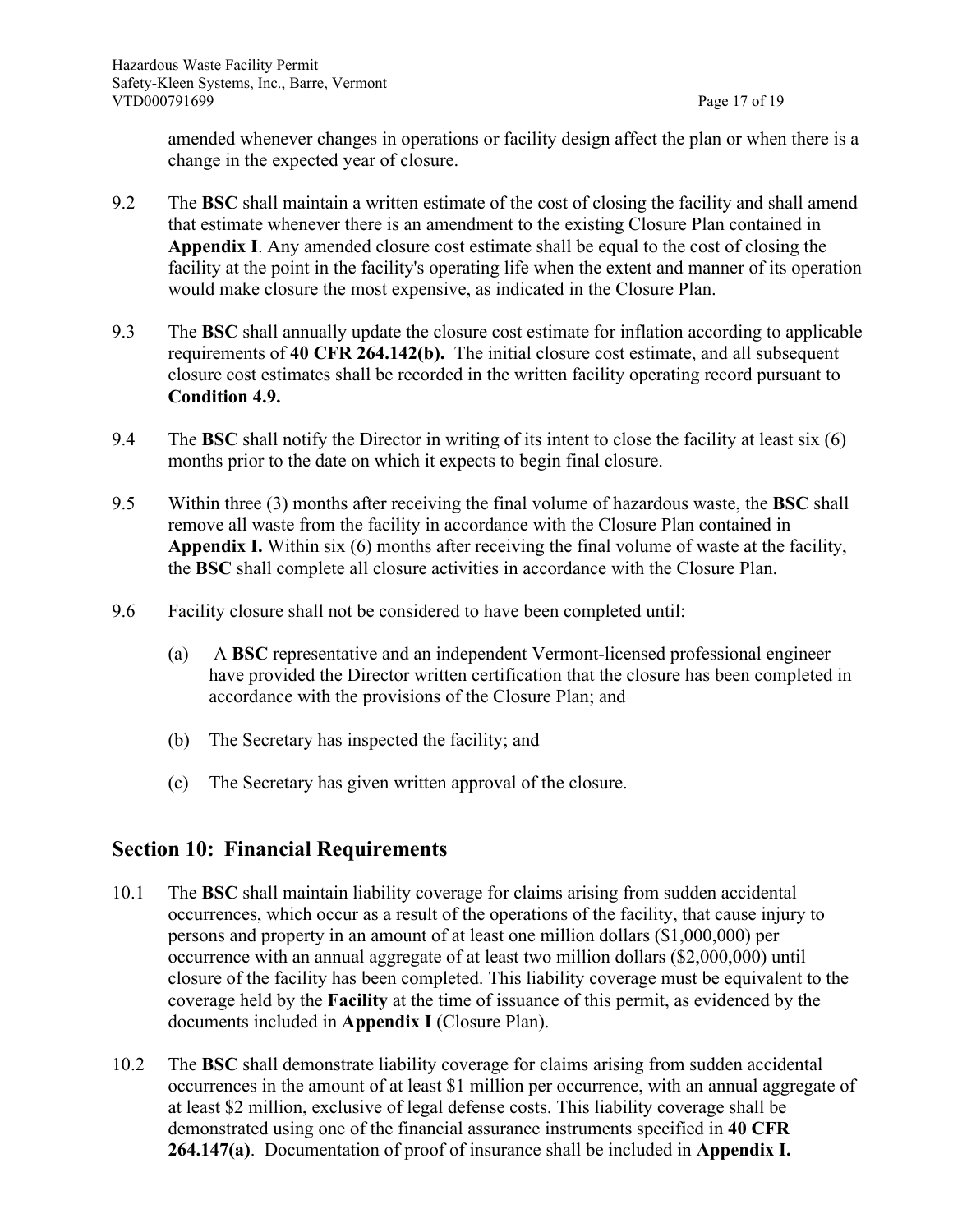- 10.3 The **BSC** shall establish financial assurance as required by **40 CFR 264.143**. Financial assurance shall be in at least the amount required by **Conditions 9.2** and **9.3**.
- 10.4 The **BSC** shall demonstrate its capability to close the facility at any time by providing documentation of financial assurance in one of the instruments described by **40 CFR 264.151** in at least the amount of the cost estimates required by **Condition 9.2** and **9.3**.
- 10.5 The **BSC** shall maintain financial assurance for closure of the facility until closure has been certified in accordance with **40 CFR 264. 115** and the Director approves the release of the financial instrument in accordance with **40 CFR 264.143(i)**.
- 10.6 Any changes in the financial assurance mechanism shall be approved by the Secretary.
- 10.7 The **BSC** shall notify the Director by certified mail of the commencement of any voluntary or involuntary proceeding under the United States Bankruptcy Code (Title 11, U.S. Code), naming the owner or operator as debtor, within 10 days after commencement of the proceeding.
- 10.8 In the event of the bankruptcy of or suspension of issuing authority of the trust fund trustee or trustee institution issuing any surety bond, letter of credit or insurance policy required by this permit, the **BSC** shall establish other financial assurance or liability coverage within 60 days after the event and in accordance with **Condition 10.6** of this permit.

## **Section 11: Corrective Action**

- 11.1 If the **BSC** determines that hazardous waste or hazardous materials have been released to the environment at the facility or that there is a likelihood of a release of hazardous waste or hazardous materials to the environment, then the **BSC** shall immediately notify the Director of any such release and comply with the applicable requirements of **VHWMR § 7-105.**
- 11.2 In the event of a release at the facility, the **BSC** shall report the release to the Director and conduct an assessment of the release in accordance with **VHWMR § 7-105**. Information submitted must be sufficient to determine whether further investigation is necessary.
- 11.3 Corrective action may be required beyond the facility's boundary if the Secretary determines that it is necessary to protect human health and the environment.